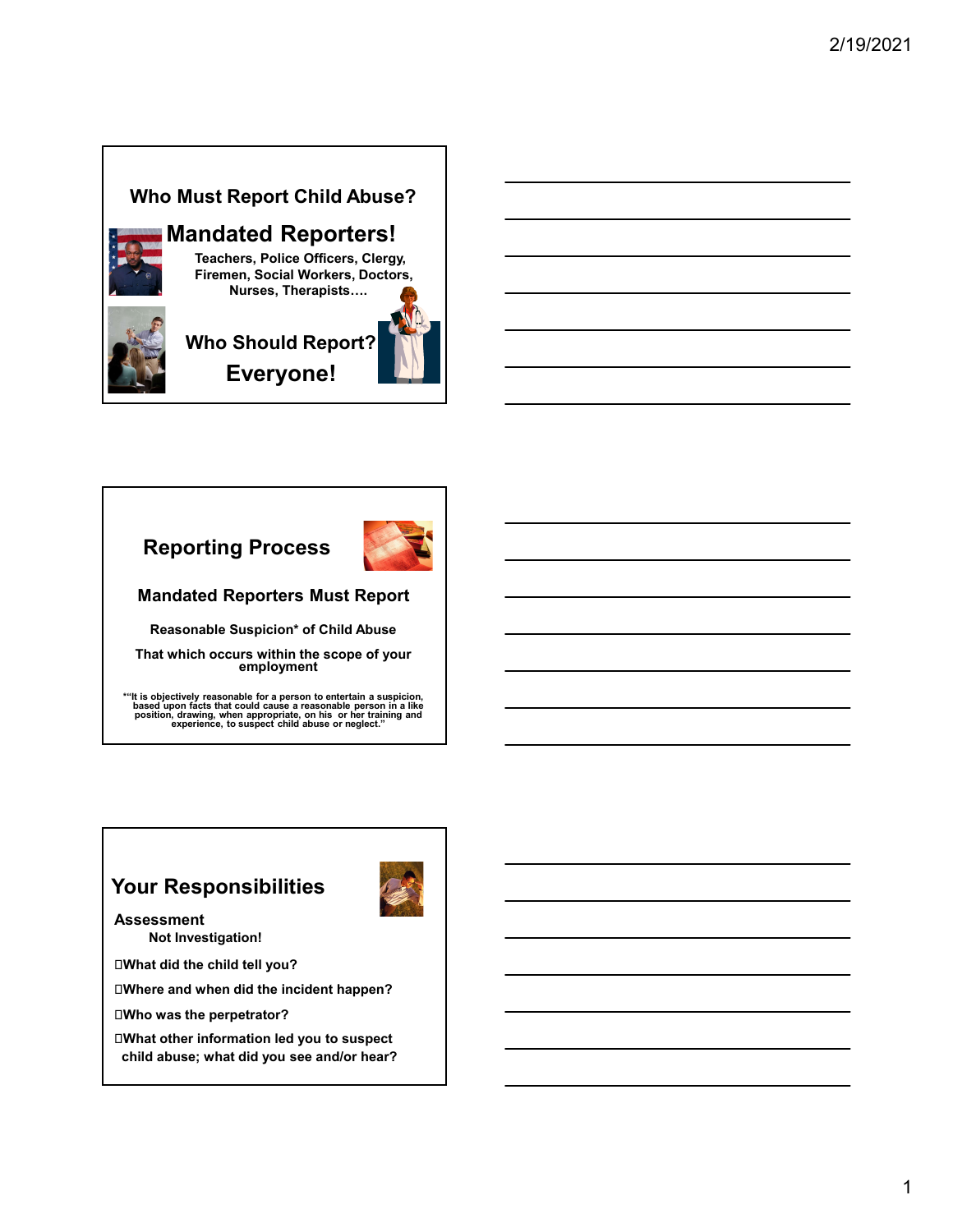

# Report to include:

Your name (mandatory for mandated reporters!) •Name(s) and age(s) of the child(ren) •Names and addresses of parent(s), and of alleged perpetrator(s) •Date, time and location of incident Present location of the child

•Location and description of any injury to the child, and if she or he is in the hospital

## Where and When to Report

#### IMMEDIATELY CALL

Child Protective Services: L.A. County, DCFS : 1-(800)-540-4000

or and the state of the state of the state of the state of the state of the state of the state of the state of Law Enforcement: Police or Sheriff Department (not school police), in jurisdiction where incident occurred



# Within 36 Hours

On-line, Fax or Mail Suspected Child Abuse

Reporting Form (SS 8572) To DCFS or Law Enforcement



To obtain form from the state:

www.ag.ca.gov/childabuse/pdf/ss\_8572.pdf